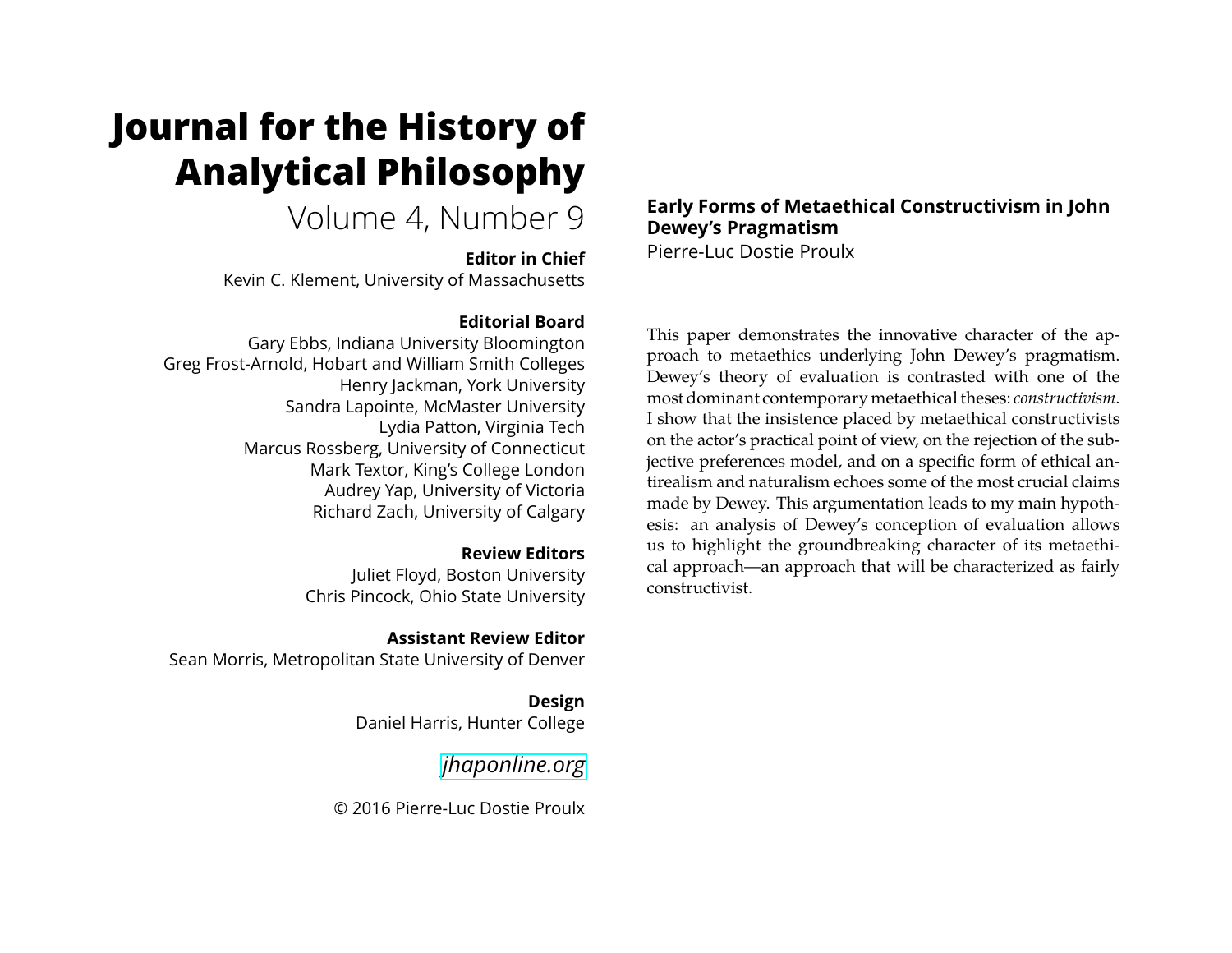# **Early Forms of Metaethical Constructivism in John Dewey's Pragmatism**

Pierre-Luc Dostie Proulx

# **1. Introduction**

The purpose of this paper is to shed light on the innovative character of the metaethical thesis underlying John Dewey's pragmatism. More precisely, I will contrast his theory of value with one of the most dominant contemporary metaethical theses what we now call *constructivism*. I will argue that the growing interest in metaethical constructivism, especially since the publication of John Rawls' *Political Liberalism*, must and should draw the attention of those interested in classical pragmatism. I will show that the insistence placed by metaethical constructivists on the actor's practical point of view, on the rejection of the *subjective preferences model*, and on a specific form of ethical antirealism and naturalism, echoes some of Dewey's most crucial claims. The significance of this connection between Dewey's work and constructivist thought is twofold: first, it unveils the groundbreaking character of the metaethical thesis that underlies Dewey's classical pragmatism; second, it participates in an academic trend toward refining the dialogue between pragmatism and analytic philosophy—a trend to which scholars such as Rosa Maria Calcaterra, Sami Pihlström, Elizabeth Anderson, and Cheryl Misak (just to name a few) have significantly contributed.

More precisely, this paper draws a parallel between metaethical constructivism and the notion of *evaluation*, a key concept of Dewey's pragmatism. A careful study of Dewey's writings—

in particular *Theory of Valuation* (1939)—allows us to interpret Dewey's pragmatic theorization as a response to logical positivism, which had seized the American philosophical landscape in the early 20<sup>th</sup> century. Against such theories, Dewey offered a compelling empirical and experiential conception of value and evaluation.[1](#page-1-0) Specifically, he regarded evaluation, in its most general sense, as a procedure in which the value of things is determined [\(Dewey LW,](#page-12-0) 15.104). It is precisely this complex activity that this paper captures by insisting on the metaethical background of Dewey's conception of evaluation. This line of argumentation leads ultimately to my main hypothesis: *an analysis of Dewey's conception of evaluation allows us to highlight the groundbreaking character of its metaethical approach—an approach that will be characterized as fairly constructivist*. This connection to metaethical constructivism will be used to give Dewey an appropriate historical place in relation to  $20<sup>th</sup>$  century analytic philosophy.

This paper is structured as follows. In the first section, I present key aspects of contemporary metaethical constructivism as described by Sharon Street. In the second, I present Dewey's theory of value and discuss its most interesting features, arguing that Dewey's pragmatism advanced a *constructivist* conception of evaluation decades before its development into analytical philosophy.

# **2. Street and Metaethical (Humean) Constructivism**

Before delving into Dewey's work, I first wish to clarify what is meant by "constructivism." Constructivism is a polysemic term.

<span id="page-1-0"></span><sup>1</sup>Dewey says that "valuation-expressions" are "propositions subject to empirical test and verification or refutation" [\(Dewey LW,](#page-12-0) 13.201). References to Dewey's writings use the standard forms of citation. See the [references](#page-12-1) [section.](#page-12-1)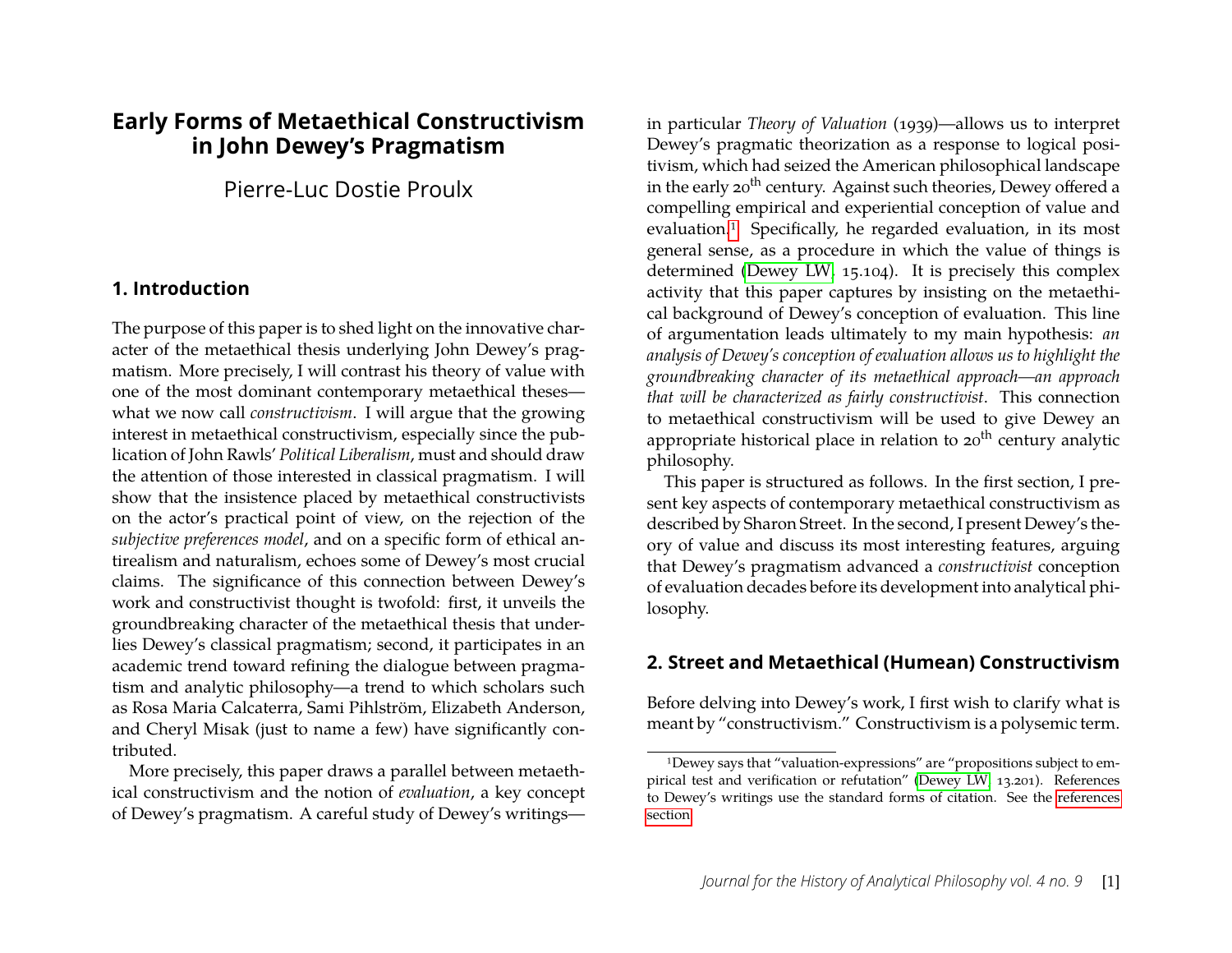Kersten Reich distinguishes five specific variants of this notion [\(Reich 2009,](#page-13-0) 53–54). The present paper focuses on yet another version: what we now called *metaethical constructivism*. Metaethical constructivism has appeared only recently in the landscape of analytic philosophy, and its popularity has grown continuously since its introduction. In the last years, two important volumes have been published on the subject: [Lenman \(2012\)](#page-13-1) and [Bagnoli \(2013\)](#page-12-2). Of all the scholars interested in metaethical constructivism, Street has produced a particularly important body of work in recent years. In presenting my description of constructivism, I will focus on some of the main considerations of her already famous article, 'What is Constructivism?" [\(Street](#page-13-2) [2010\)](#page-13-2).

Street's goal in "What is Constructivism?" is to show how constructivism (and especially Humean constructivism) can be regarded as a full-fledged metaethical theory. From the outset, she observes that constructivism is, by and large, characterized by its relationship to procedure; in her words, constructivism has a "procedural characterization." In this sense, constructivism is defined by the organic relationship between a procedure itself and the results obtained through the procedure.

In her article, Street does not hide her dissatisfaction with this strict characterization of constructivism, which she deems incomplete. Her opposition to this characterization derives from a simple but profound intuition: that what primarily characterizes constructivism is not its relationship to a procedure (although this relationship remains an important heuristic device), but to a *practical point of view*. Street employs this "practical standpoint characterization" to emphasize some of the most fundamental characteristics of constructivism. I will start by exposing two core properties of metaethical constructivism: the notion of a "practical point of view" and the rejection of subjectivist projectivism.

# **2.1. The Practical Point of View and the Rejection of Projectivism**

The first question to be tackled when assessing the notion of metaethical constructivism is: what does Street mean by "practical point of view"? In a decisive excerpt from her 2010 article, Street affirms that "the practical point of view is the point of view occupied by any creature who takes at least some things in the world to be good or bad, better or worse, required or optional, worthy or worthless, and so on—*the standpoint of a being who judges*" [\(Street 2010,](#page-13-2) 364, my emphasis). Two conceptual elements need to be highlighted here. The first is the *crucial role bestowed on the actors*. In her definition, as well as elsewhere in her work, Street emphasizes the position of the *first person*: the practical point of view is indeed the "perspective" from which moral actors assess the world. The second element is the *organic relationship existing between the practical point of view and the notion of judgment*. To adopt a practical point of view is first and foremost to *issue a certain type of judgment on the world.*

These two elements are found—in a more explicit way—in James Lenman's definition of constructivism in the introduction to [Lenman \(2012\)](#page-13-1). Lenman maintains that "what is meant by [the practical point of view] is simply the point of view characteristic of a *deliberating agent*, subject to all motivating states agents are subject to: desires, plans, intentions, *and, perhaps in particular where constructivists are concerned, normative and evaluative judgments*" [\(Lenman 2012,](#page-13-1) 3, my emphasis). In addition to affirming the idea of first-person judgment, Lenman completes Street's definition by specifying that *the judgments that constitute the practical point of view are "evaluative."* Further, he contends that constructivists take those judgments and make of them "the raw material for their constructive endeavours" [\(Lenman](#page-13-1) [2012,](#page-13-1) 3). Independent of any ontological conception of value, we can define the practical point of view as *the position from*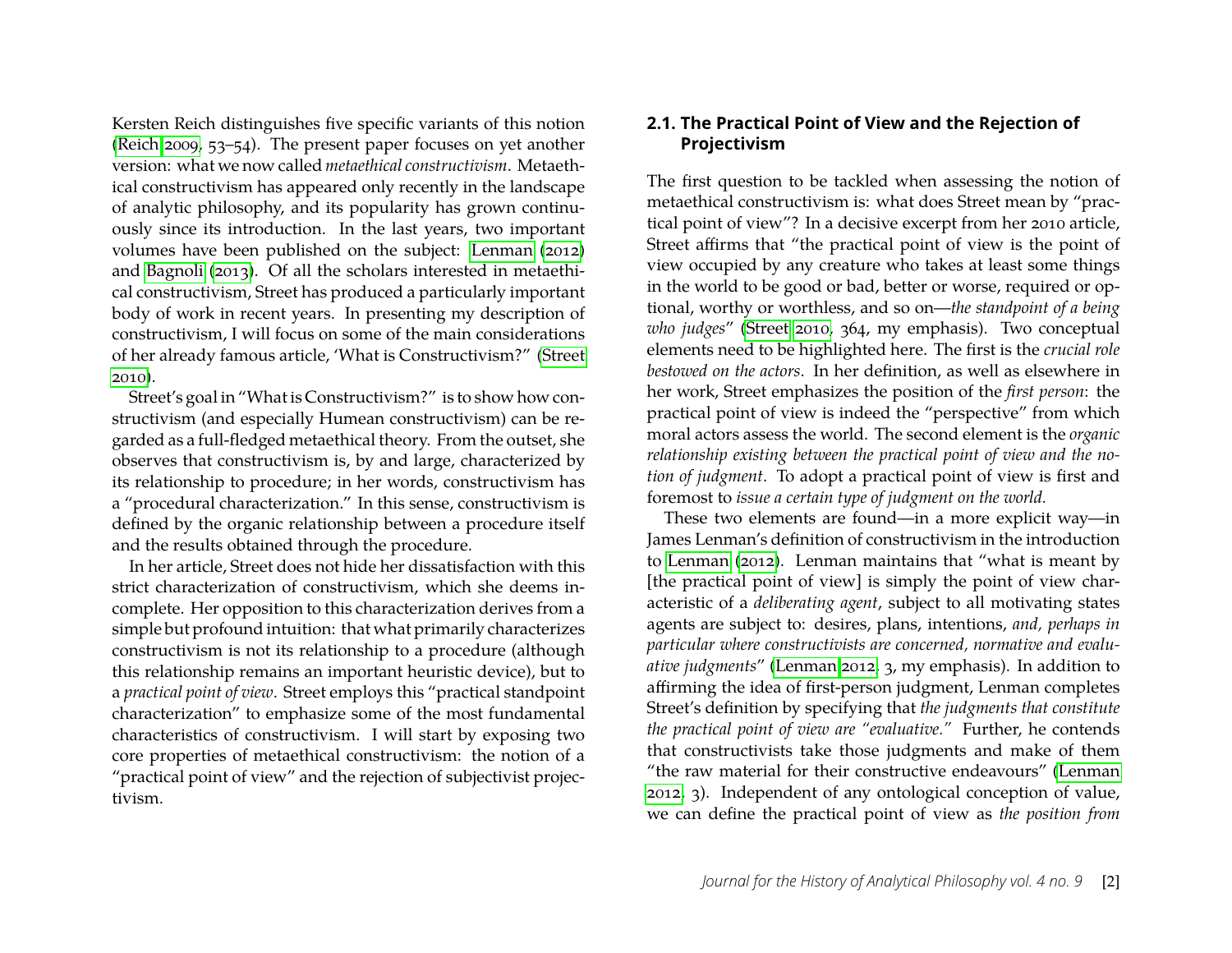*which actors make evaluative judgments on the different phenomena that surround them*. Street terms this the "attitude of valuing" [\(Street 2010,](#page-13-2) 366). Thus conceived, constructivism is a theory that, in its broadest sense, insists on the centrality of first-person evaluative judgments.

It may still be unclear, however, how such a characterization creates a fundamental distinction between constructivism and other metaethical theories. Could we not say, for instance, that most realist theories likewise insist on evaluative judgments that isolate and recognize moral facts? As Carla Bagnoli [\(2011\)](#page-12-3) notes, the question "what is judgment?" (and what part should rationality play in it) becomes central to any constructivist theory.

To eliminate some of these possible ambiguities, and to better understand the kind of constructivism Street wants to defend, one important point deserves to be raised. According to constructivism, evaluative judgments cannot be reduced to the sole act of *recognizing pre-existing value attributes* (as suggested by some realistic theories), nor to the act of *expressing an evaluative attitude* (as maintained by Ayer's expressivism). What appears to be common to constructivists—and especially to Humean constructivists, as I will show hereafter—is the conviction that evaluative judgment amounts to an *act of attribution*. Indeed, it is precisely the act of *attributing a value* which best defines the constructivist act itself. Following this line of reasoning, the core of an evaluative judgment lies, not in the *recognition* of an independent value, nor the *expression* of an attitude, but in the *constructive act of valuing*. This qualification—the emphasis on the actor's practical point of view (understood as an act of attribution)—can be taken as a founding pillar of all types of metaethical constructivism.

It is worth noting that metaethical constructivists also reject one of the main potential interpretations given to the act of attributing value: *subjectivist projectivism*. According to subjec-

tivist projectivism—also known as the "subjective preferences model"—*values take shape as the actor "projects" his or her preferences onto the world*. Thus, an object devoid of utility and economic value can become central to an actor's life as soon as he or she attributes a certain significance to that object. According to this view, it is the role of an actor to *project* evaluative judgments onto the world. Yet projectivism has, from a constructivist standpoint, two serious weaknesses: the *nonrecognition of the existence of typically collective evaluations* and the *nonrecognition of the impact of past evaluations on future evaluations.* As François Côté-Vaillancourt notes in his defense of an "evaluative constructivism", value attribution is typically collective in nature, and collective evaluations play a central role in subsequent evaluations [\(Côté-Vaillancourt 2015\)](#page-12-4). In order to avoid those snares, constructivists refuse to reduce the act of valuing to the simple projection of subjective preferences onto the world. Constructivism hereby seeks to account for intersubjective evaluations and for the internal connection between past and future evaluations.

Metaethical constructivism thus rejects the claim that we have to *individually construct each and every value*. On the contrary, the vast majority of our evaluations are socially inherited; they arise through our integration into a community which shares a common hermeneutic horizon. Constructivism argues that *our evaluations take place in a world that is already axiologically charged* (a charge that need not be ontological). This observation reinforces our intuition that our current evaluations constitute the raw material for tomorrow's evaluations. In this sense, "valuing" amounts to establishing criteria—either personal or collective for the orientation of future evaluations. Hence the second pillar of metaethical constructivism: *the rejection of the subjective preferences model for a theory that accounts for collective evaluations and for a symbiotic relation between past and future evaluations.*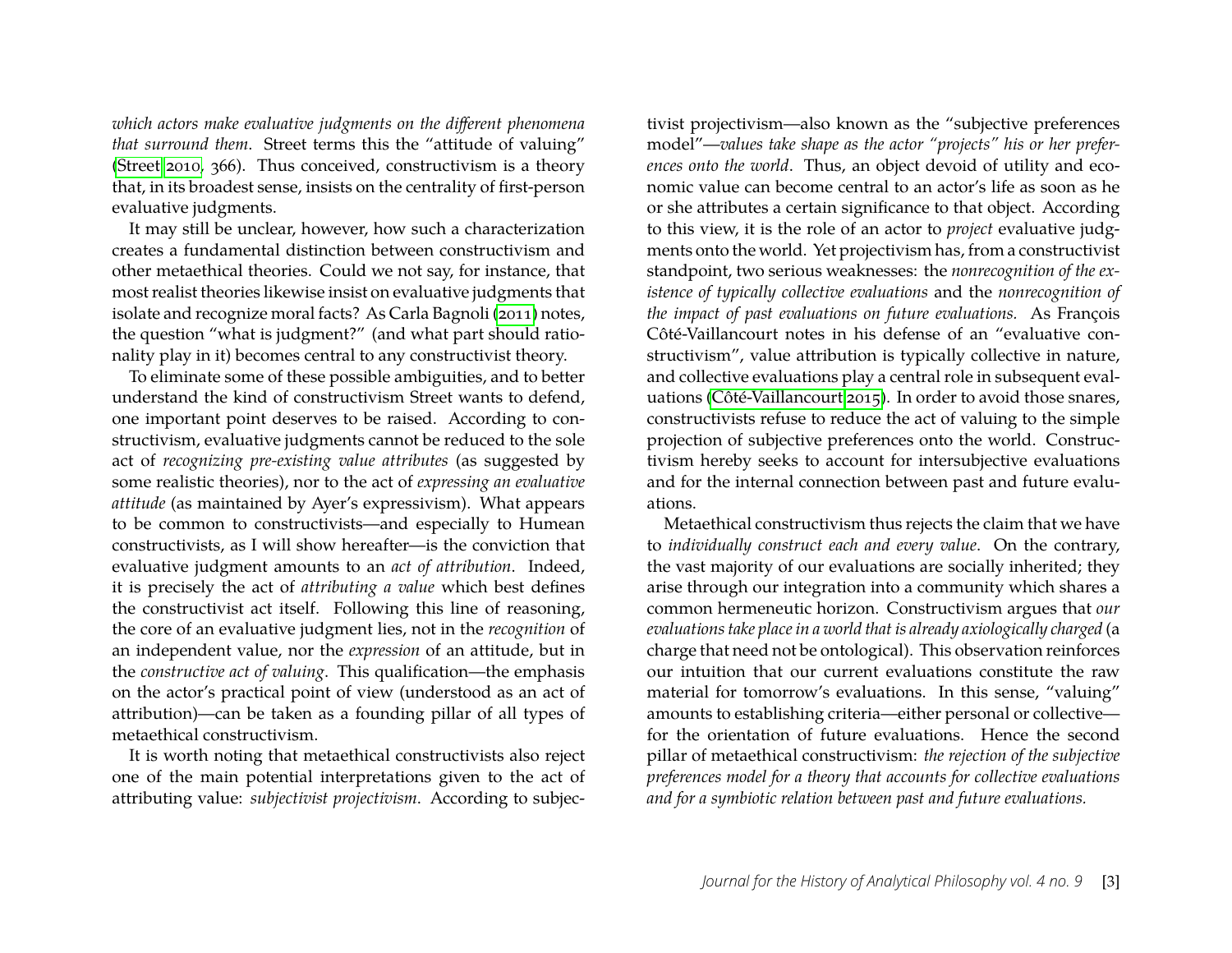# **2.2. Two Types of Metaethical Constructivism**

At this point, it may seem unclear how constructivism enables us to distinguish between authors like Jürgen Habermas and John Dewey. Indeed, those familiar with these philosophers could argue that they both support the idea of a practical point of view—conceived as a perspective from which moral actors venture evaluative judgments—and the rejection of subjectivist projectivism. So far, nothing in the proffered analysis seems to articulate a distinction between these two philosophers' theories. Does constructivism therefore constitute an all-encompassing metaethical theory within which most contemporary theories fit?

In what follows, I will maintain that, while Habermas and Dewey do indeed endorse metaethical constructivism, they do so from two different perspectives. In order to clarify the complexity of metaethical constructivism—and thereby differentiate Habermas from Dewey—let us look more closely at Street's understanding of "Kantian constructivism" and "Humean constructivism". The debate between these two forms of constructivism is well delineated in the literature. The major difference between them lies in *what is implied by the adoption of the practical point of view*. In a nutshell, Kantian constructivism relies on *the characteristics of the rational agent* [\(Bagnoli 2011,](#page-12-3) §2), while Humean constructivism does not. Bagnoli's definition says the following of Kantian constructivism:

[According to Kantian Constructivism] reasons for being moral do not spring from our interests or desires; instead, they are rooted in our nature as rational agents. Insofar as they are requirements of practical reason, moral obligations are universally and necessarily binding for all rational beings. Because of its claim to universality, Kantian Constructivism is the most ambitious form of constructivism. [\(Bagnoli 2011,](#page-12-3) §2)

This focus on the features of rationality aims to ground constructivism in something that is not subjected to contingencies (hence

an opening to universality). According Kantian constructivism, the adoption of the practical point of view may *reveal certain transcendentally unavoidable moral obligations*.

Contemporary philosophy offers several interesting variants on Kantian constructivism. Christine Korsgaard, for instance, maintains that the adoption of the practical point of view transcendentally leads us to a "value of humanity," which, in turn, engages us normatively [\(Korsgaard 1996\)](#page-13-3). For T. M. Scanlon, constructivism is reduced to a defined set of judgments on what is good and bad. As Thomas Nagel puts it in his review of *What We Owe to Each Other* [\(1999\)](#page-13-4): "[Scanlon] thinks the search for conditions of mutual justification will itself lead us to the right standards, by combining diverse reasons in an appropriate framework for the identification of acceptable principles" [\(Nagel 1999,](#page-13-5) 4) According to Scanlon, the validity of moral judgments originates from an informed and voluntary "contractual situation" [\(Scanlon 1999\)](#page-13-4); "the idea is that if our aim is to be able to justify our conduct to others, we will want it to conform to principles that none of them could reasonably reject" [\(Nagel](#page-13-5) [1999,](#page-13-5) 5). In what follows, however, I will set this view aside to focus on Karl Otto Apel's and Habermas' version of Kantian constructivism.

As we may ascertain from Street's definitions, *discourse ethics represents a strong version of Kantian constructivism*. First of all, this theory proposes a "moral point of view" within which moral actors make evaluative judgments. Since "valid" judgments are those that receive the support of all participants in practical discussion, discourse ethics unequivocally rejects the model of subjective preferences. By rejecting methodological monologism, discourse ethics also insists on *collective evaluations*. What should concern us is here the fact that as soon as an actor adopts the moral point of view—as soon as he engages in argumentation—*he is compelled to accept the inescapable presuppositions of argumentation*. Those presuppositions have—this is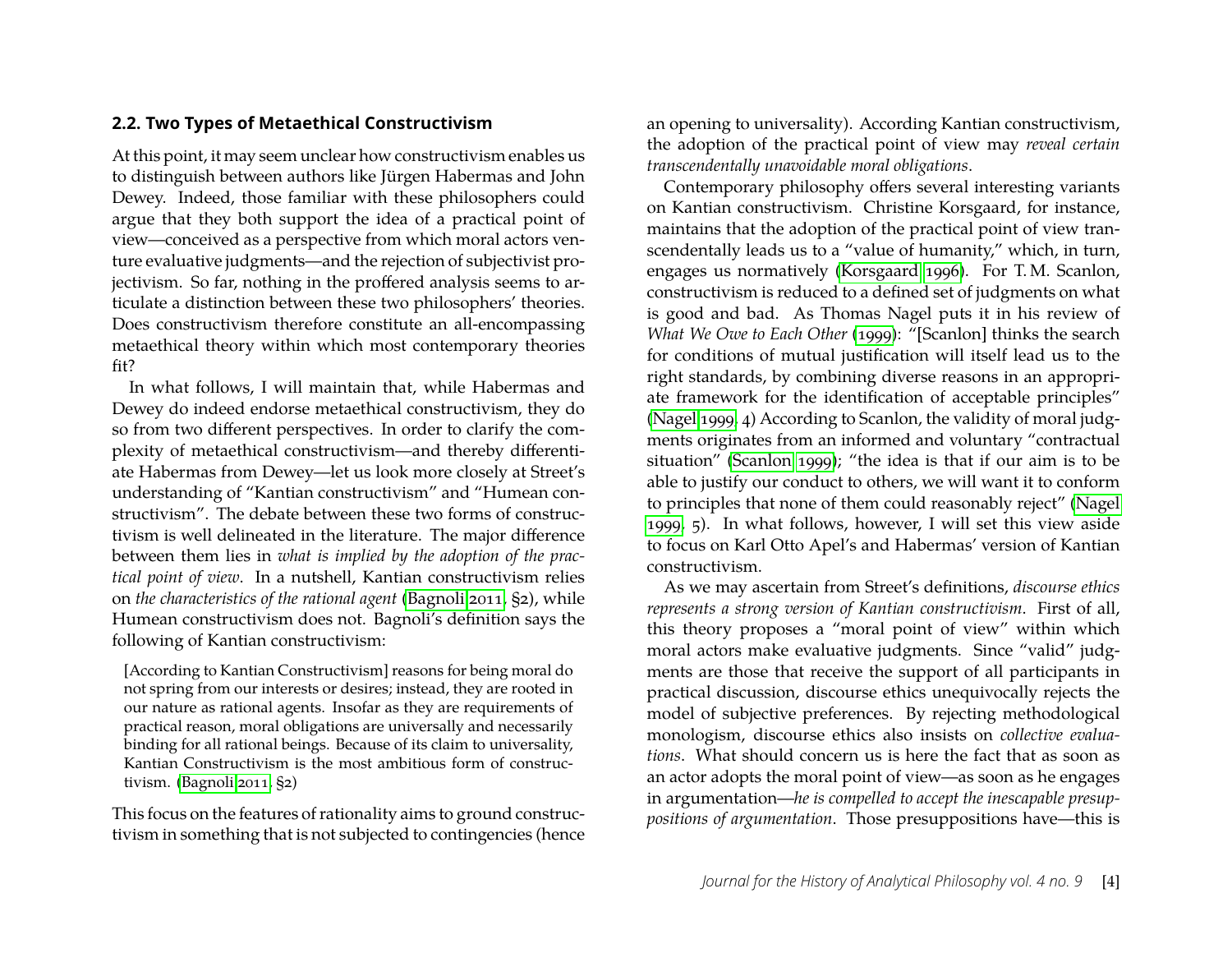the core of discourse ethics—a moral character. In Apel's and Habermas' theories, the adoption of the practical point of view *reveals certain* transcendentally unavoidable *moral obligations*. As Bagnoli underlines, this type of constructivism leads us towards "moral obligations" of a universal nature. Discourse ethics thus constitutes a touchstone of Kantian constructivism.

On the other hand, this idea of *unavoidable moral obligations* is disputed vigorously by Humean constructivists. According to proponents of this version of constructivism, value derives exclusively from the practical point of view, "no strings attached." The truth of an evaluation "consists in its being entailed from the evaluative standpoint of particular individuals without any explicit reference to rationality" [\(Bagnoli 2011,](#page-12-3) §4). In this version of constructivism, evaluative judgments do not commit us to anything specific. As Street herself notes, Humean constructivism thus offers more relativistic and contingent notions of value and validity than Kantian constructivism does. For the former, rational deliberation does not commit us to any moral content. A Humean constructivist, unlike a Kantian constructivist, could maintain that a coherent Caligula is possible [\(Street](#page-13-2) [2010,](#page-13-2) 371).

In the next section, I demonstrate how certain aspects of Humean constructivism are connected to John Dewey's philosophy. Before drawing this parallel, however, I will demonstrate two additional characteristics of Humean constructivism: the specific form of antirealism that it defends, and its rejection of naturalist reductions.

# **2.3. Ethical Antirealism and the Rejection of Naturalist Reductions**

In spite of the set of characteristics outlined above, doubts may persist as to what fundamentally distinguishes Humean constructivism from other metaethical theories. In order to illustrate Street's contention that constructivism is a full-fledged metaethical theory, we need to refine the distinction previously made among the tasks of *recognizing*, *expressing*, and *attributing* value. To this end, I will insist on another key characteristic of constructivist theory: *constructivism* (and more specifically here, Humean constructivism) *must be completed by some form of ethical antirealism*.

For Street, the central question behind ethical realism is *whether there are entities that may have a value regardless of our practical point of view*. Thus, the question of ethical realism concerns the possibility—or impossibility—of axiologically or normatively loaded entities. In other words, *can values exist without actors*? Humean constructivists answer this question in the negative. For them, the value or validity of an entity *can only be the result of a construction*: value is—and can only be—the result of an evaluative judgment (i.e., an attributive act). Street contends that, for Humean constructivists, "the truth of a normative claim consists in that claim's being entailed from within the practical point of view" [\(Street 2010,](#page-13-2) 367). She adds that the slogan of Humean constructivism is: "no normative truth independent of the practical point of view" [\(Street 2010,](#page-13-2) 371).<sup>[2](#page-5-0)</sup>

In addition to this mind-dependent conception of antirealism, Street maintains that Humean constructivism rejects any form of *naturalist reduction*. Such reductionism was notably championed by Peter Railton at the end of the  $20<sup>th</sup>$  century (see [Railton 1986](#page-13-6)) and [Railton 2003\)](#page-13-7). Railton is a naturalist, meaning that he sees ethics as nothing more than an extension of the natural world; he admits no ontological break between the field of science and that of normativity. Street notably emphasizes on the "reductionist" aspect of Railton's naturalism. One of Railton's main strategies consists of reforming the definitions of our moral conceptions

<span id="page-5-0"></span><sup>2</sup>Although I will abide by Street's definition of ethical realism in this paper, I admit that this is a debated point in the literature. Street defines ethical realism through a certain *mind-dependence relation*, but this outline is challenged by important authors. [Scanlon \(2014\)](#page-13-8) stands as a noteworthy instance. Nevertheless, Street's ontological definition is sufficient for our purposes here.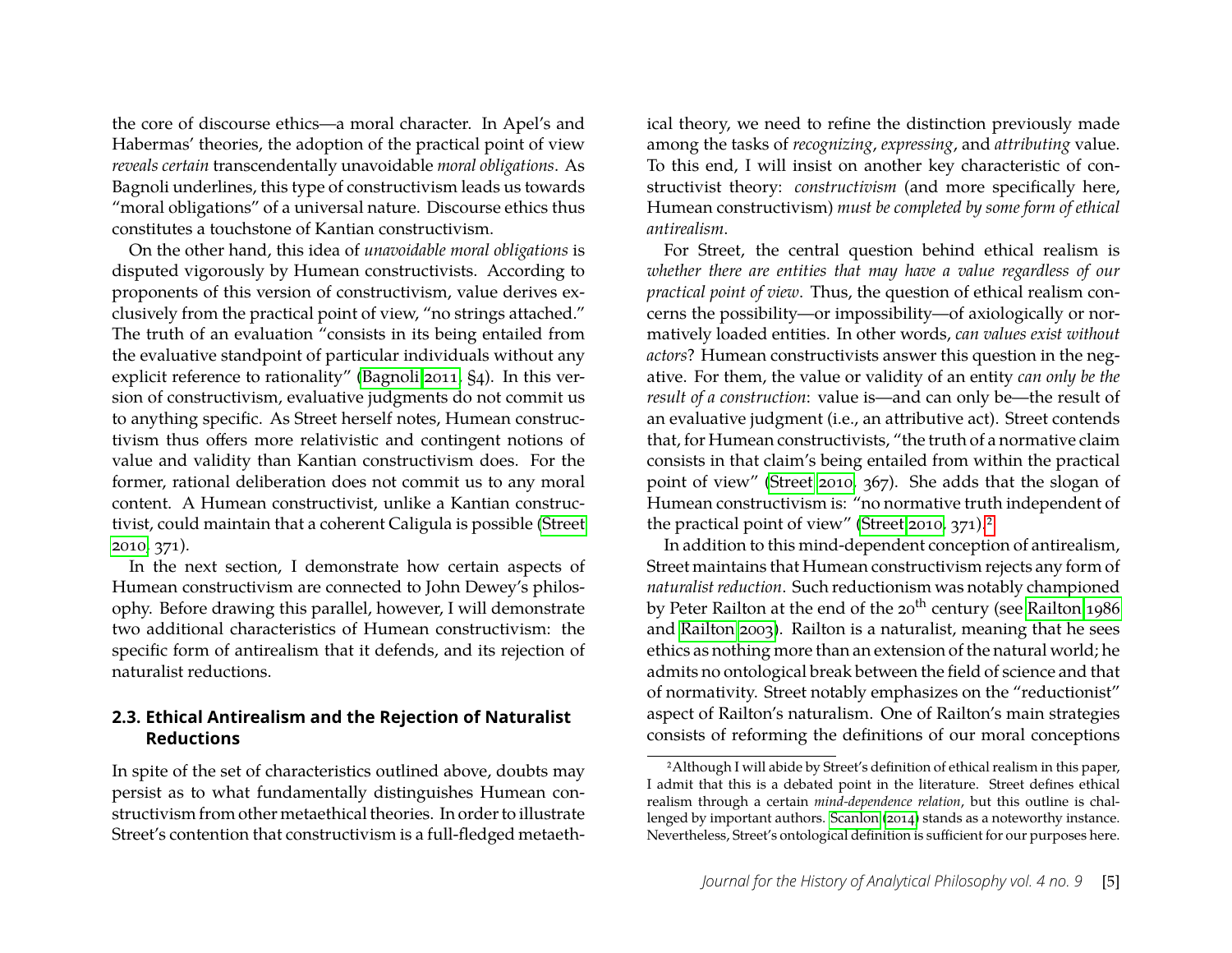in order to expose their "reduced" forms: definitions which *comply with the objective world and explain certain aspects of our experience*. Significantly, this approach entails that all moral attributes are, at least potentially, reducible to natural attributes. In order to alleviate moral conflicts, any argument in a moral discussion should take the shape of a natural fact. From this perspective, the statement "this action is morally right" should and must be reducible to the statement "this action contributes to the happiness of conscious beings."

In order to better understand the aim of such reductions, Street draws a parallel with the game of baseball, taking the affirmative judgment "this player is safe"—meaning that he has reached the base before the ball—as her discussion point. Two interpretations of this statement are possible. On the one hand, this affirmation may be the result of an impartial umpire's judging that the player is safe, based on his thorough knowledge of the game. In this case, baseball rules can be reduced to empirical statements (in the sense that it is possible to find or conceive of an umpire who would apply such rules). On the other hand, the proclamation of safety may have been produced through a combination of baseball's normative rules with non-normative facts (the proceedings of the game itself), together entailing the affirmation "the player is safe." In this second case, the judgment derives from the intersection of the game's rules with certain non-normative facts.

Street argues that, while Railton defends the first interpretation, metaethical constructivism supports the second. In the first case, the two aspects of the baseball judgment (the game's rules and its proceedings) can be demonstrated by empirical statements; conversely, Street maintains that *normative statements cannot be entirely explained through observational language*. According to her, no empirical observation enables us to conclude that the player reaching the base before the ball *entails that the player is safe*. The reduction operated by Railton makes the practical

point of view superfluous. According to Street, such a position does not enable us to properly explain what a rule-based judgment is.

Through the discussion in this section, we have identified four main features of metaethical constructivism (and specifically Humean constructivism): 1) the centrality of the actors' evaluative judgments (understood as attributive acts); 2) the rejection of subjectivist projectivism over the collective and intersubjective character of evaluations (which will serve as criteria for future evaluations); 3) a specific form of mind-dependent ethical antirealism; and 4) the rejection of naturalist reductions.

In what follows, I will demonstrate that John Dewey's theory of evaluation can be considered an early form of Humean constructivism. Specifically, I will endeavor to show that Dewey's commitments prefigure Street's characterization of the practical point of view and ethical antirealism, without falling under the scope of projectivism. In other words, I will demonstrate that it is possible to qualify John Dewey's pragmatic work as a precursor of Humean metaethical constructivism.

# **3. Early Form of Metaethical Constructivism in Dewey's Work**

In order to uncover the constructivist trends in John Dewey's pragmatism, I will start by briefly describing his theory of value through his concept of *experience*. First, note that Dewey struggled all his life with the question of *value.* Even though he never wrote a full book on the subject, Dewey tried to make sense of value and evaluation from his early writings (in the early 1890s) to the very end of his academic career (at the end of 1940s). Here's a non-exhaustive list of his works on value:

- **1913:** "The Problem of Value" in *Journal of Philosophy*
- **1915:** "The Logic of Judgments of Practice" in *Journal of Philosophy*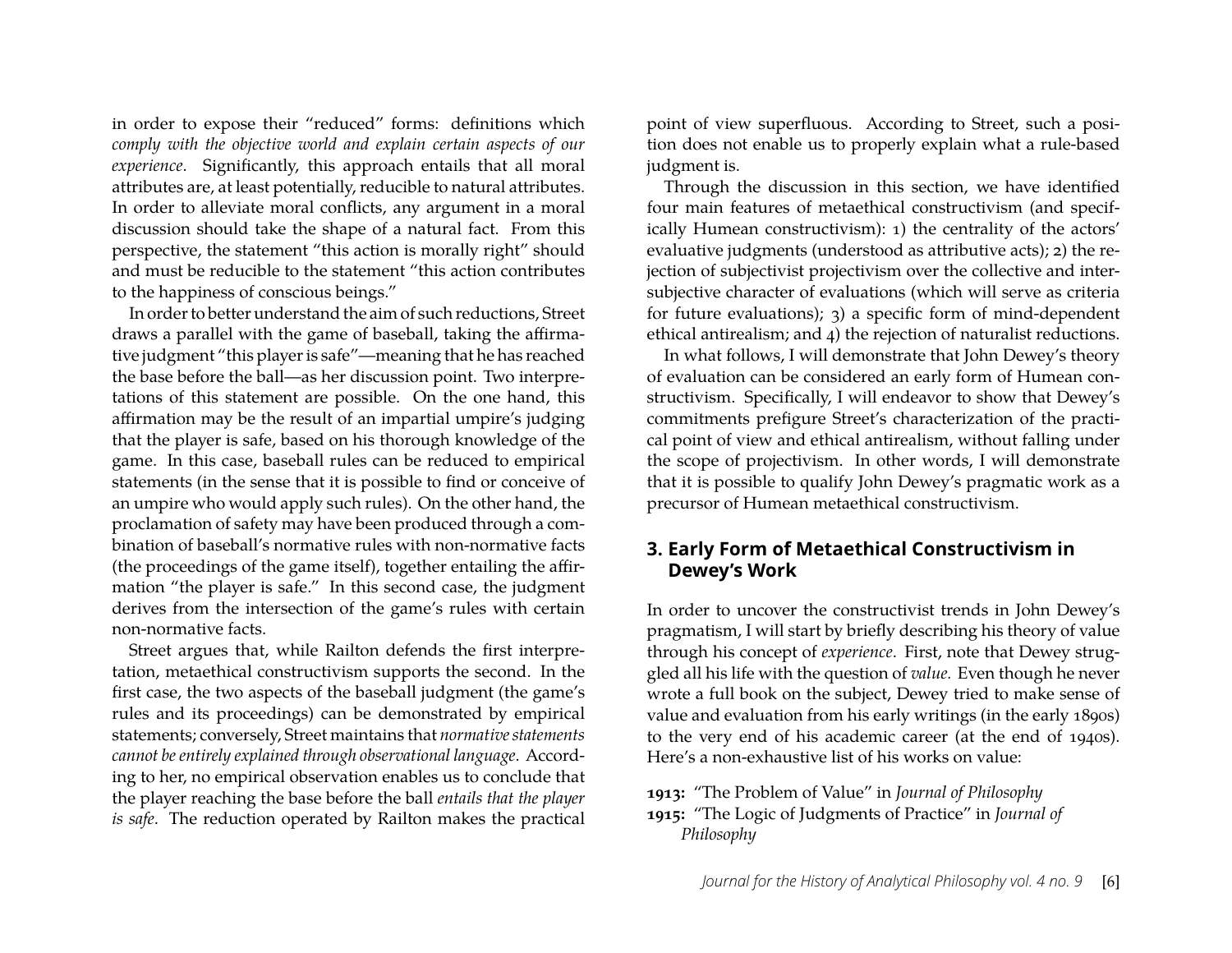**1916:** "Educational Values" in *Democracy and Education*

**1918:** "The Object of Valuation" in *Journal of Philosophy*

- **1922:** "Valuation and Experimental Knowledge" in *The Philosophical Review*
- **1925:** "Value, Objective Reference and Criticism" in *The Philosophical Review*
- **1929:** "Existence, Value and Criticism" in *Experience and Nature*
- **1938:** "Judgments of Practice: Evaluation" in *Logic*
- **1939:** "Theory of Valuation" in *International Encyclopedia of Unified Science*
- **1943a (***June***):** "Valuation Judgments and Immediate Quality" in *Journal of Philosophy*
- **1943b (***September***):** "Further as to Valuation as Judgment" in *Journal of Philosophy*
- **1944 (***August***):** "Some Question About Value" in *Journal of Philosophy*
- **1949:** "The Field of Value" in *Value: a Cooperative Inquiry*

Before answering the central question of this paper ("how, exactly, does Dewey's conception of value prefigures Street's definition of metaethical constructivism"?), I wish to present a quick overview of John Dewey's theory of value. One of the most important features of this theory is its organization into two different but interconnected stages. First, there is an initial valuation: a direct appreciation or depreciation of things as they present themselves to us with a "minimum of incidental reflection" [\(Dewey LW,](#page-12-0) 1.15). In direct valuation, it is something like our *evaluative sensitivity* that is mobilized. This is the realm of desires and enjoyment (for instance, the fact that we may not appreciate the feeling of the seatbelt in a car). Here, we are at the level of what Dewey calls "primary experience" [\(Dewey LW,](#page-12-0) 1.17). But, as Dewey notices: "the fact that something is desired only raises the question of its desirability; it does not settle it" [\(Dewey LW,](#page-12-0) 4.206). This direct act of appreciation (valuation)

leads to a second—and more important—stage: *intellectual or reflective evaluation* (this is the realm of value judgments). Note that the "reflective" character of this second stage is understood as the appraisal of a valuation *under the aspect of its relationships with other things*. In short, reflective evaluation—or judgment is defined by Dewey as the act of relating a direct valuation to any other relevant matters (for instance, putting our dislike of the car belt into consideration with safety). This is the level of "secondary or reflective experience" [\(Dewey LW,](#page-12-0) 1.16).

According to Dewey, the question of value judgment goes as follows: *is something I value in primary experience really worthy of value?* I can only answer this question by putting my direct valuation into relation with any other relevant considerations (reflective experience). The result will be an evaluation that will guide my future actions (and that can be corrected and improved upon with experience). It is precisely this act that I will analyze below to reveal its potential similarities with Street's version of Humean constructivism.

# **3.1. The Centrality and Nature of Value Judgments**

Showing the centrality of judgments (and more precisely of value judgments) in Dewey's theory is straightforward. In one of his first systematic treatment of the question of value, a 1915 paper called "The Logic of Judgments of Practice" published in the *Journal of Philosophy*, Dewey develops what he calls "a theory about valuation-judgments," arguing that such judgments are a particular kind of practical judgments (judgments *aimed at guiding action*). Dewey retained this view on value judgments until the very end of his career, almost 30 years later. In many ways, his emphasis on the question of judgment reflects the claims of contemporary constructivism. Despite the 85-year lapse, the similarities between Dewey's and Street's statements are sometimes striking: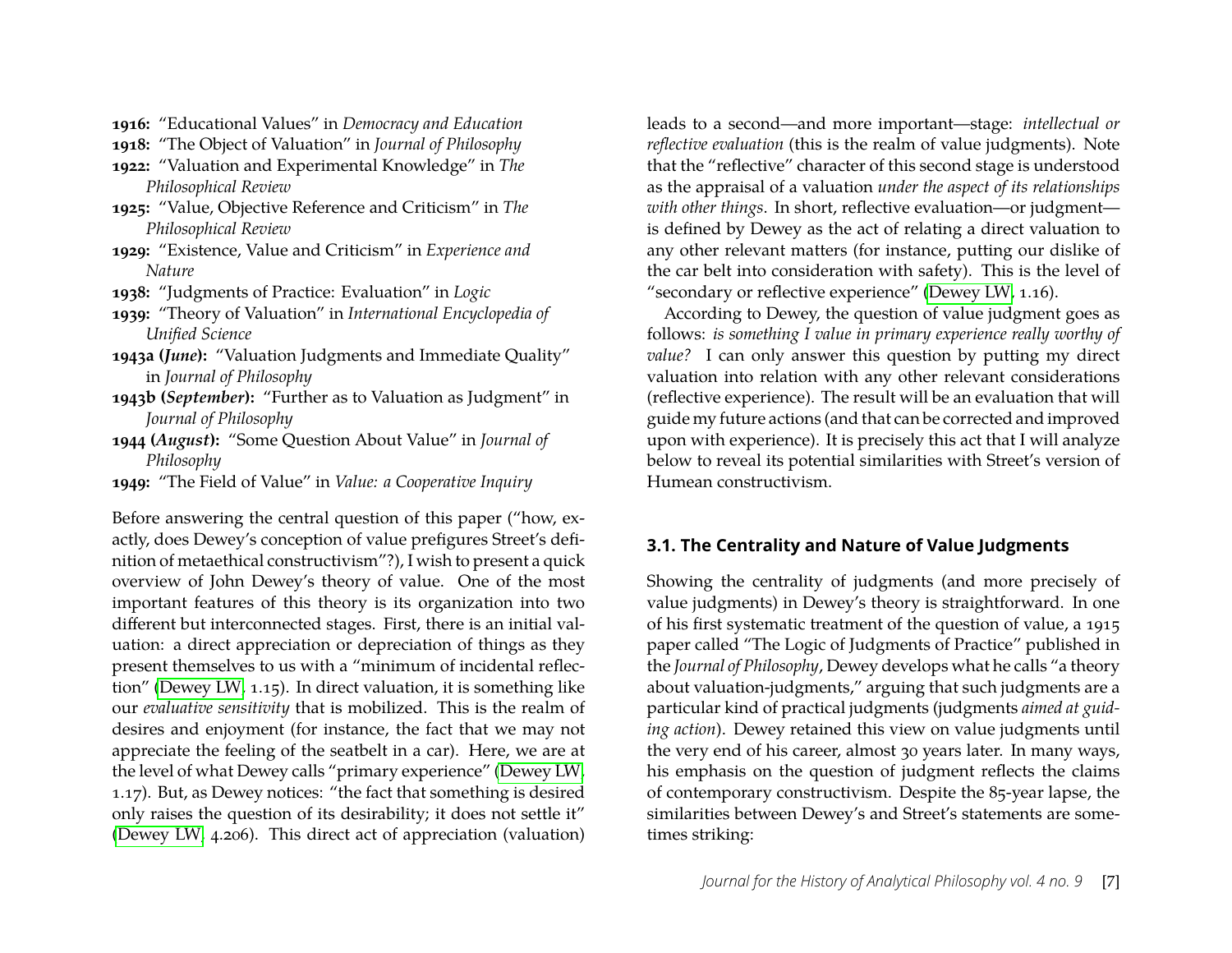The claim is that we have an understanding of [the attitude of valuing] even if we do not yet understand what value itself is. [\(Street 2010\)](#page-13-2)

No matter what value is or is taken to be, certain traits of evaluative judgments as judgments can be formulated. (Dewey 1925)

Like Street, Dewey aims to derive a theory of *evaluation* before giving a theory of *value*. Their shared stance is that ontological questions do not have priority in metaethical matters. As I will show in what follows, this distinction signifies that Dewey's analysis is, before anything else, oriented towards the *act* of evaluation (and not the *nature* of value as such). What, then, are "evaluations" for Dewey? As we just saw, Dewey contends that the primary function of evaluations is to guide *action*. In his important 1939 article "Theory of Valuation", Dewey asserts that evaluations state "a rule for *determination of an act to be performed*, its reference being to the future and not to something already accomplished or done" [\(Dewey LW,](#page-12-0) 13.209). It is precisely this link to the future and to human conduct that Dewey uses to oppose logical positivism's methodology. According to Dewey, the fact that evaluations constitute *anticipation of future action* shows that they have a "means to ends" form [\(Dewey LW,](#page-12-0) 13.211).

For Dewey, evaluations are subject to some form of scientific inquiry. As noted by S. Morris Eames, Dewey "maintained that his theory of evaluation is a 'special case' of his general method of inquiry" [\(Eames 2003,](#page-13-9) 41). All of Dewey's attention is set on the notion that evaluations can be tested. As early as 1915, Dewey asserts that "if something were done, then certain consequences would follow, *which would be liked or valued*" [\(Anderson](#page-12-5) [2005,](#page-12-5) §2). Dewey seems to be saying that we are—and need to be—constantly evaluating the result of our evaluations. Furthermore, it is precisely this disjunction between our personal evaluations and the evaluations of their practical upshots that opens a path for Dewey to talk about an "experimental" verification of value judgments: some kind of *a posteriori* evaluation that can confirm or lead us to a change in conduct.

Thus, the "scientific" or "experimental" character of evaluations in Dewey's lies in the fitness between *what our evaluations aimed at* and their practical upshots (hence the idea, in Dewey's, that the validity of value judgments can only be taken into account *a posteriori*). As Dewey asserts:

There is always some observation of the *outcome attained* in comparison and contrast with that intended, such that the comparison throws light upon the actual fitness of the things employed as means. It thus makes possible a better judgment in the future as to their fitness and usefulness. On the basis of such observations certain modes of conduct are adjudged silly, imprudent, or unwise, and other modes of conduct sensible, prudent, or wise, *the discrimination being made upon the basis of the validity of the estimates reached about the relation of things as means to the end or consequence actually reached*. [\(Dewey LW,](#page-12-0) 13.211–212, my emphasis).

The appraisal of fitness between the aim and the outcome of an evaluation is a measure of that evaluation's validity. But the central question remains: for Dewey, is evaluation an act of recognition, expression, or attribution? If we are dealing with an act of value attribution, there is an important parallel to be drawn with Humean constructivism. As I observed in the introduction, Dewey maintains that his concept of value judgment aims at "determining the value-status of the thing or person in question" [\(Dewey LW,](#page-12-0) 15.104). But what does he mean by "determining"?

Answering this question reveals the first significant similarity between Dewey's theory and Humean metaethical constructivism. Dewey's account of the nature of value judgments is unambiguous: for Dewey, "to value" means "putting a value upon" something. In *Theory of Valuation*, Dewey explicitly states that reflective evaluation (or what he calls "appraising") consists in "assigning value to" something [\(Dewey LW,](#page-12-0) 13.195). Through reflective evaluation, we attribute value to the objects and phe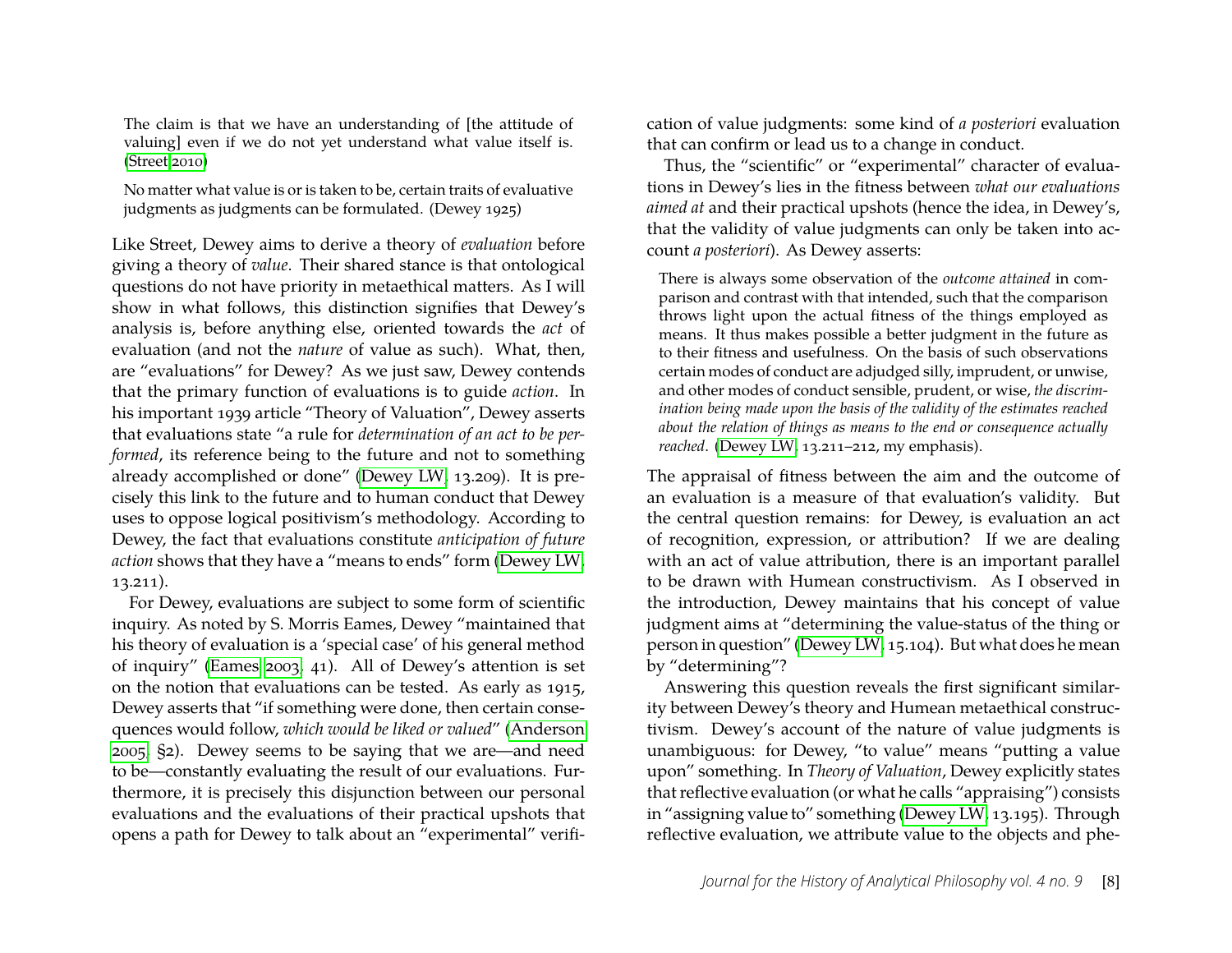nomena that surround us. For Dewey, evaluation is, first and foremost, an "activity" of attribution. Its aim is to "[bring] a value to existence" [\(Dewey MW,](#page-12-6) 11.4).

#### **3.2. A Model of Subjective Preferences?**

Next, let us consider whether Dewey's practical point of view resists reduction to a form of projectivism. If it does not, his theory cannot be adequately characterized as forerunning Humean metaethical constructivism, despite its focus on value judgment. Can Dewey's theory account for a) the fact that our world is axiologically charged (without, on the other hand, predicating any form of ontology) and b) the fact that value judgments are not simply subjective projections of our preferences onto the world, but are, collectively, criteria for future judgments? Below, I will argue that Dewey explicitly answers these questions in the final section of his paper "Theory of Valuation," a section entitled "Valuation and the Conditions of Social Theory."

Dewey's fondness for a certain form of axiological inheritance is shown when he writes that: "upon the whole, in the past values have been determined by customs, which are then commended because they favor some special interest" [\(Dewey LW,](#page-12-0) 13.243). According to Dewey, one of the main defects of the evaluative theories of his time was that they underestimated the tie between value and culture: "when current theories are examined which, quite properly, relate valuation with desires and interests, *nothing is more striking than their neglect—so extensive as to be systematic—of the role of cultural conditions and institutions in the shaping of desires and ends and thereby of valuations*" [\(Dewey LW,](#page-12-0) 13.248, my emphasis). These comments lead Dewey to a consideration of the existence of typically *collective* evaluations. Discussing the possibility of studying the various value judgments that structure the world, the pragmatist author maintains that "what individuals *and groups* hold dear or prize and the grounds upon which they prize them are capable, in

principle, of ascertainment, no matter how great the *practical* difficulties in the way" [\(Dewey LW,](#page-12-0) 13.243, my emphasis). Note in particular, here, the explicit reference to *collective* evaluations, made by *groups* of people—and not only by individuals. In his paper, Dewey asserts that any theory of value should include a "theory of human relations"—what he also calls a "cultural anthropology"—in which a transformation of our evaluations can be observed under the influence of "their interaction with the cultural environment" [\(Dewey LW,](#page-12-0) 13.248).

Dewey is clearly sensitive to the concept of evaluations elaborated collectively, although he does not fully develop the idea for instance, he does not explain the difference in status between individual and collective evaluations in inquiries, nor the political function of some evaluations. However, it is within his "theory of human relations" that Dewey offers one of his most interesting claims:

Human beings are continuously engaged in valuations. *The latter supply the primary material for operations of further valuations and for the general theory of valuation.* [\(Dewey LW,](#page-12-0) 13.243, my emphasis)

We can only elaborate and judge future evaluations in the light of our existing evaluations; these existing evaluations provide a strong standard against which we can inquire about value. Dewey affirms that "improved valuation must grow out of existing valuations, subjected to critical methods of investigation that bring them into systematic relations with one another" [\(Dewey](#page-12-0) [LW,](#page-12-0) 13.245). This focus on cultural anthropology and the idea that today's evaluations serve as criteria for tomorrow's demonstrates amply that Dewey's theory cannot be reduced to the model of subjective preferences and shows, once again, the similarity between his theory and Humean metaethical constructivism. The quotes amassed in this section make it clear that, in Dewey's theory of value, it is current and past evaluations that comprise the raw materials for future judgments.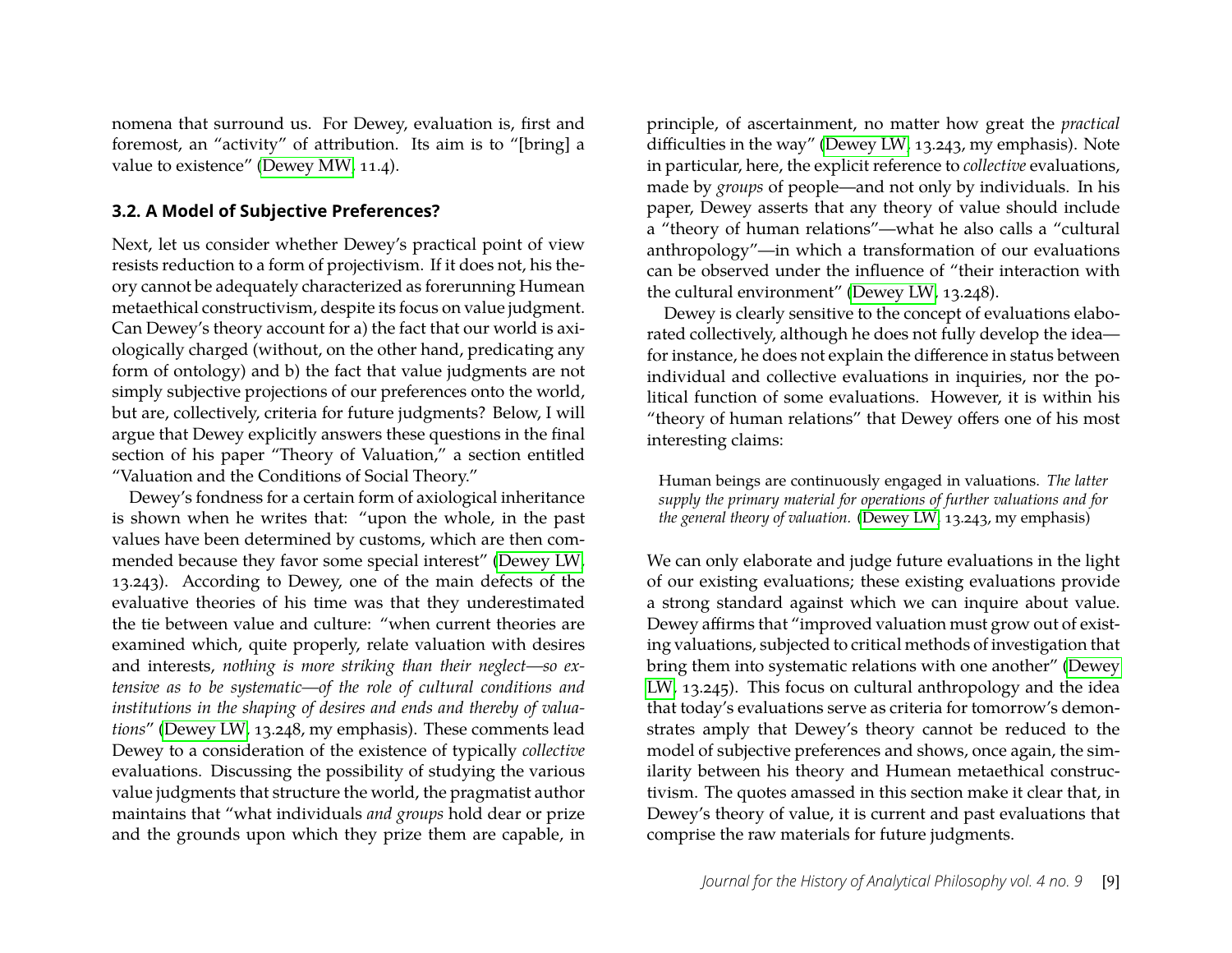## **3.3. Dewey and Ethical Antirealism**

The similarities between Dewey's value theory and metaethical constructivism become even more obvious when his view on ethical realism comes into play. In this section, I will show how Dewey's constructivist tendency is evidenced by his attachment to a certain form of ethical antirealism that echoes Street's descriptions.

The first demonstration of Dewey ethical antirealism appears in his 1918 paper "The Object of Valuation," a clarification of certain aspects of his theses of 1915. This text introduces what Dewey considers to be the "exotic character" of his theory for the philosophers of his time. Dewey's explanation of this character warrants our attention:

[My view does not have a good reception] for the prevailing view is that goods, ends, "values" *are all given, given in the sense of being completely there for knowledge, provided only we could get at them*. Disputes in ethical and social theory have concerned themselves for the most part only with the question of where and how the goods are given: whether in experience, feeling, sensation, or in thought, intuition, reason; whether in the subject or in the object; whether in nature or in some transcendental realm. The important fact (provided it be a fact) that serious inquiries into conduct, individual and collective, must be concerned with a hypothetical and experimental effort *to bring new goods into existence*, *an attempt made necessary by the slipping away of all given determinate goods*, fails to secure recognition. I console with a belief that while my own inexpertness in statement is largely responsible for my failure to make myself understood, some of the difficulty lies with the immensely difficult transformation in methods of thinking about all social matters which the theory implies. [\(Dewey MW,](#page-12-6) 11.9, my emphasis)

This radical rejection of the idea that all our values are *given* is ubiquitous in Dewey's work, which argues vigorously that individuals and communities must "bring new goods into existence" rather than merely recognizing a pre-existing value of

objects and phenomena. Dewey strengthened this view in 1939, when he wrote that "the object which *should* be desired (valued), does not descend out of the *a priori* blue nor descend as an imperative from a moral Mount Sinai" [\(Dewey LW,](#page-12-0) 13.218). As Street suggests, value statuses are not entities independent from us; they do not exist as ontological attributes of an object. Dewey's late career work picks up the same theme; in 1944, he affirms that, "as a thing previously hard becomes soft when affected by heat, so, on this view, something previously indifferent takes on the quality of value when it is actively cared for in a way that protects or contributes to its continued existence" [\(Dewey LW,](#page-12-0) 15.103–104).

Based on these similarities, we may venture the hypothesis that Dewey would have supported the idea that "the truth of a normative claim consists in that claim's being entailed from within the practical point of view" (a claim that I will further corroborate in what follows). Certainly, he would have agreed that there exists "no normative truth independent of the practical point of view."

#### **3.4. Dewey's Non-Reductionist Naturalism**

The final point I will analyze here is metaethical constructivism's rejection of naturalist reductions. This aspect of constructivism may seem antithetical to John Dewey's own position as a "naturalist" philosopher. The first question I wish to raise in this vein concerns the meaning given by pragmatists—and especially by Dewey—to the term "naturalism". To address this definitional issue, I refer to a recent paper by Misak, "Pragmatism and the Naturalist Project in Ethics and Politics: Lessons from Peirce, Lewis and Ramsey" [\(2016\)](#page-13-10), and another entitled "Dewey on Naturalism, Realism and Science" written by Peter Godfrey-Smith  $(2002)$ .

According to Misak, the pragmatists' definition of naturalism tends to be more exhaustive than that definition supported by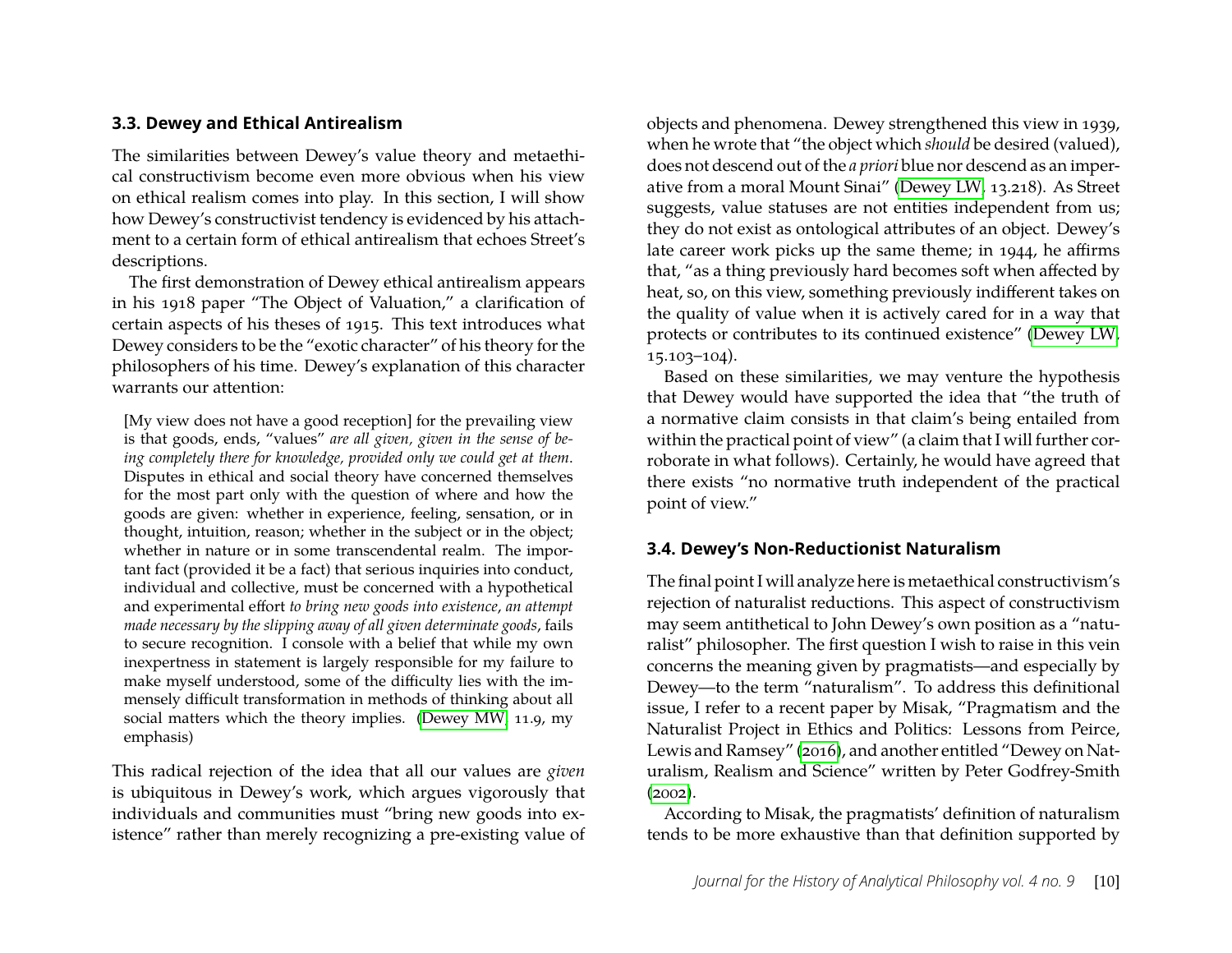philosophy of science. As she argues in her paper, pragmatism uses the term "naturalism" to focus attention on the fact that "we find ourselves immersed in the world and in an inherited view of that world, unable to step outside of our practices and system of belief so that we might figure out first principles" [\(Misak 2016,](#page-13-10) 4). From the standpoint of a theory of evaluation, if classical pragmatism maintains that the evaluative and ethical worlds are an "extension of the natural world," the role of this extension must be first and foremost to link human action—or the "spirit," as Dewey puts it—to the natural world. Godfrey-Smith fosters a similar definition when he writes that:

Dewey's naturalism holds that philosophy should conduct its investigation of mind and knowledge (etc.) from within a framework provided by our best current scientific description of human beings and their relations to their environments. Philosophical work on these issues should also be informed by the details of continuing scientific work. [\(Godfrey-Smith 2002,](#page-13-11) 2)

In Dewey's view, human beings are thus "biological systems" inserted in, and connected to, a "common natural world." That connection is explained by biology and the other natural sciences—but it is the role played by the "human spirit" in Dewey's naturalism that should retain our attention. On this subject, Godfrey-Smith assures that "for Dewey, the role or function of mind is precisely to be a factor in the transformation and modification of the agent's environment . . . . A naturalistic theory of the role of mind in nature is partly a theory of a special set of dependence relationships between the mind and external objects" [\(Godfrey-Smith 2002,](#page-13-11) 4).

To understand why Dewey would have refused naturalist reductions, we need to understand *the function* of these reductions in Railton's theory. Crucially, for Railton, *the moral facts that make moral statements true are natural facts*. Railton's reductionism aims at *justifying* moral statements; naturalist reductions seek to explain and justify moral truth. It is fairly easy to see why Dewey

would oppose such reductionism. As I have argued elsewhere, Dewey's view on moral and evaluative justification was "openended" [\(Dostie Proulx 2012\)](#page-12-7): where moral validity is concerned, Dewey refuses any kind of reductionism (and especially scientific or naturalistic reduction). Even though he never overtly argues against explaining moral attributes through natural attributes, Dewey's own methodology would have prohibited an exclusive—or reductionist—approach to such explanation. For instance, Dewey welcomes a "hermeneutics of the self" when moral validity needs to be justified.[3](#page-11-0) His argument against logical positivism has the same "open-ended" structure. In his introduction to the *Encyclopedia of Unified Science*, Dewey argues that "the attempt to secure unity by defining the terms of all the sciences in terms of some, one science is doomed in advance to defeat. In the house which science might build there are many mansions" [\(Dewey LW,](#page-12-0) 13.276). It seems fair to say that this methodology, which is a hallmark of Dewey's thought, is in strong tension with Railton's views.

Even if Dewey's view on evaluation may strike us as fairly typical today, it was clearly innovative in the first half of the 20<sup>th</sup> century. The fact is that, notwithstanding G. E. Moore's intuitionism and the growing popularity of logical positivism, which promoted strict verificationist criteria for ethics, there was no prominent conception of evaluation in the American scholastic world at that time. The considerations put forward in this paper indicate that Dewey's theses echo the main pillars of contemporary metaethical constructivism. Already at the turn of the 20<sup>th</sup> century, Dewey's theory of evaluation contained the seeds of a metaethical position that would only be developed systematically decades later.

<span id="page-11-0"></span><sup>3</sup>Dewey argues, alongside George Santayana, that "to esteem a thing good is to express certain affinities between that thing and the speaker; and if this is done with self-knowledge and with knowledge of the thing, so that the felt affinity is a real one, the judgment is invulnerable and cannot be asked to rescind itself" [\(Santayana 1980,](#page-13-12) 214).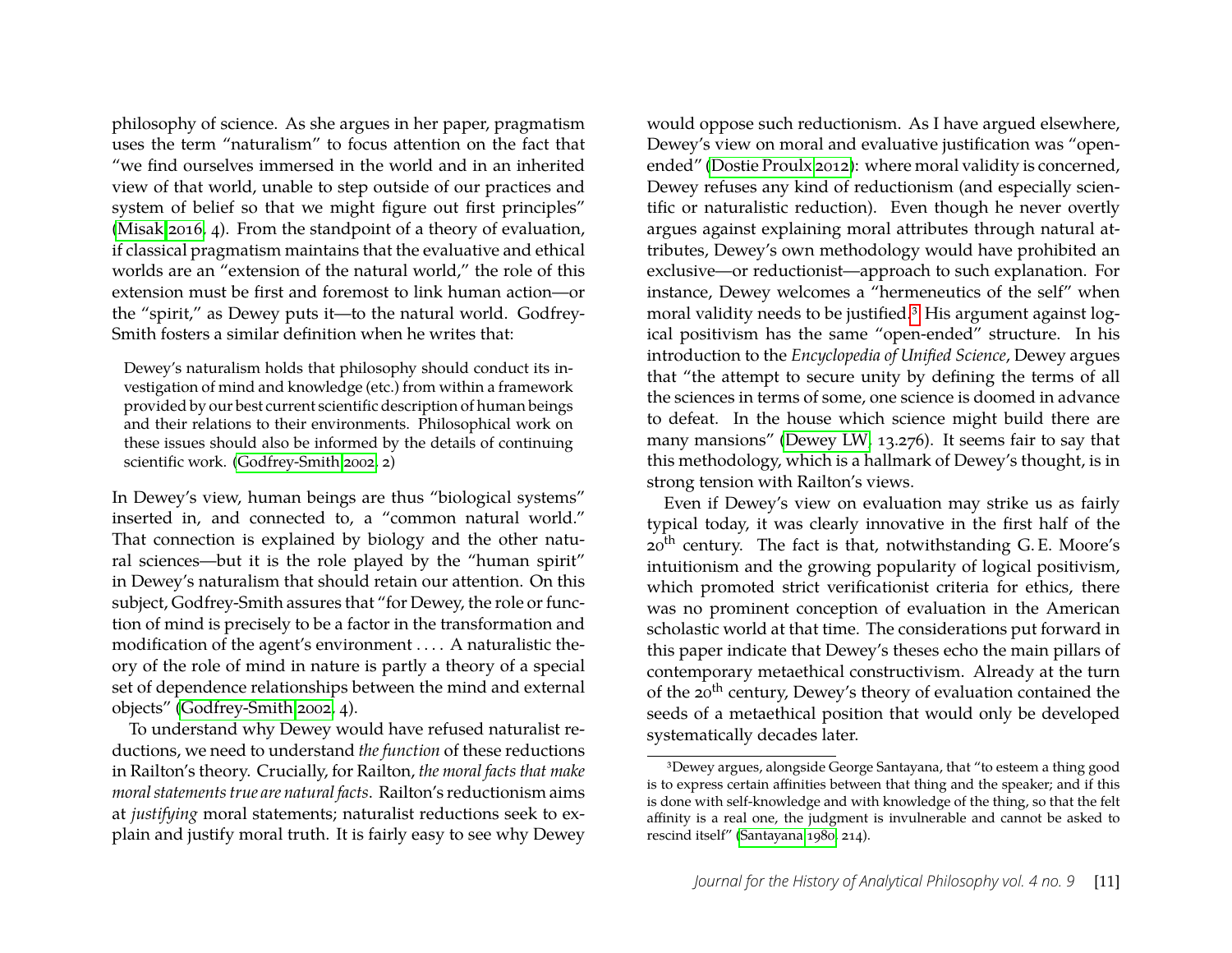The parallel sketched in this paper between contemporary metaethical constructivism and John Dewey's classical pragmatism is significant to the history of analytical philosophy for at least two reasons. First, I would argue that the potential of classical pragmatism remains insufficiently exploited in metaethics and requires more careful analysis. Second, the metaethical conception underpinning pragmatism reveals some groundbreaking claims in the development of analytical philosophy, especially when considered in the context of the metaethical landscape of the early  $20<sup>th</sup>$  century. The theory of evaluation proposed by Dewey thus appears as an early form of a distinctly convincing metaethical thesis.

# **Acknowledgements**

This paper was presented at the 2014 SSHAP in Montreal. I have since revised the text thanks to the thoughtful commentaries of Neil Williams and François Boucher.

# **Pierre-Luc Dostie Proulx**

Centre Europé Université catholique de Louvain pierre-luc.dostie@uclouvain.be

# **References**

- <span id="page-12-5"></span><span id="page-12-1"></span>Anderson, Elizabeth, 2005. "Dewey's Moral Philosophy." In *The Stanford Encyclopedia of Philosophy*, [http://plato.stanford.](http://plato.stanford.edu/archives/spr2014/entries/dewey-moral/) [edu/archives/spr2014/entries/dewey-moral/](http://plato.stanford.edu/archives/spr2014/entries/dewey-moral/), accessed 3 September 2016.
- <span id="page-12-3"></span>Bagnoli, Carla, 2011. "Constructivism in Metaethics." In *The Stanford Encyclopedia of Philosophy*, [http://plato.](http://plato.stanford.edu/archives/spr2015/entries/constructivism-metaethics/) [stanford.edu/archives/spr2015/entries/constructivism](http://plato.stanford.edu/archives/spr2015/entries/constructivism-metaethics/)[metaethics/](http://plato.stanford.edu/archives/spr2015/entries/constructivism-metaethics/), accessed 3 September 2016.
- <span id="page-12-2"></span>, ed., 2013.*Constructivism in Ethics*. Cambridge: Cambridge University Press.
- Calcaterra, Rosa M., ed., 2011. *New Perspectives on Pragmatism and Analytical Philosophy*. New York and Amsterdam: Rodopi.
- <span id="page-12-4"></span>Côté-Vaillancourt, François, 2015. Le constructivisme évaluatif: proposition d'une nouvelle théorie métaéthique. Ph.D. Dissertation, Louvain-la-Neuve, Université catholique de Louvain.
- <span id="page-12-8"></span>de Waal, Cornelius and Krzysztof Piotr Skowroński, eds., 2012. *The Normative Thought of Charles S. Peirce*. New York: Fordham University Press.
- <span id="page-12-6"></span>Dewey, John, 1978. [MW]. *The Middle Works of John Dewey, 1899– 1924*, 15 vols. Carbondale and Edwardsville: Southern Illinois University Press.
- <span id="page-12-0"></span>, 1985. [LW]. *The Later Works of John Dewey, 1925–1953*, 17 vols. Carbondale and Edwardsville: Southern Illinois University Press.
- <span id="page-12-7"></span>Dostie Proulx, Pierre-Luc, 2012. *Réalisme et vérité – Le débat entre Habermas et Rorty*. Paris: Harmattan.